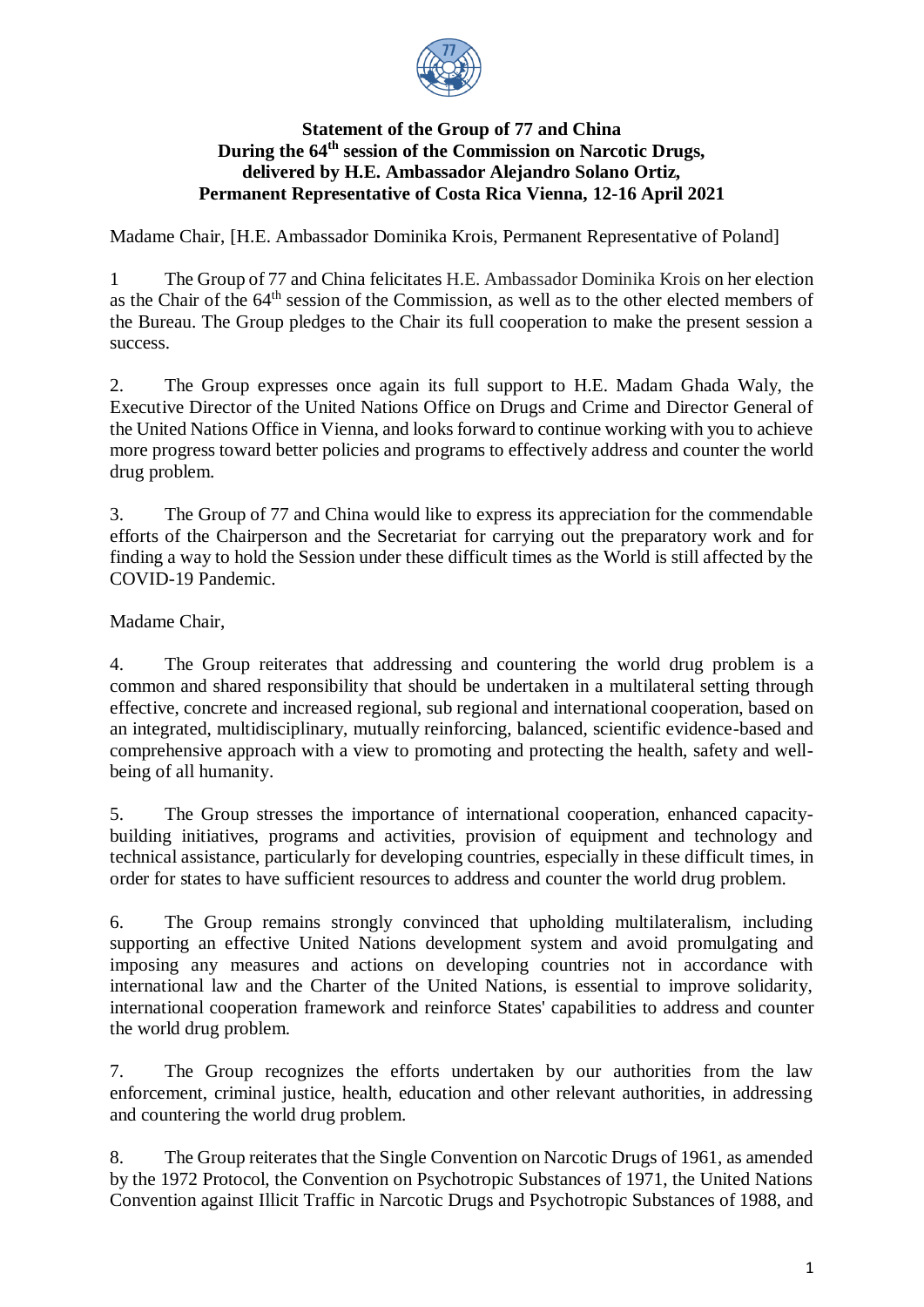other relevant international instruments constitute the cornerstone of the international drug control system.

9. The Group reaffirms its unwavering commitment to ensuring that all aspects of demand reduction and related measures, supply reduction and related measures, and international cooperation are addressed in full conformity with the purposes and principles of the Charter of the United Nations, international law and the Universal Declaration of Human Rights, with full respect for the sovereignty and territorial integrity of States, the principle of non-intervention in internal affairs of States, all human rights, fundamental freedoms, the inherent dignity of all individuals and the principles of equal rights and mutual respect among States.

## Madame Chair,

10. The Group reaffirms our commitments to prevent, significantly and measurably reduce or eliminate illicit cultivation, production, manufacturing, trafficking, of narcotic drugs and psychotropic substances as well as the diversion of and illicit trafficking in precursors and money-laundering and illicit financial flows related to illicit drugs; as well as the illicit demand and abuse of drugs by promoting effective and comprehensive scientific evidence-based initiatives as well as initiatives and measures aimed at minimizing the adverse public health and social consequences of drug abuse.

11. The Group reiterates the need for strengthening international cooperation, in this regard, and also reaffirms the need to address drug-related socio-economic issues related to the illicit cultivation, manufacture and production of, and trafficking in drugs through the implementation of long-term comprehensive and sustainable developments oriented and balanced drug control policies and programs.

12. Transit States and other Member States continue to face multifaceted challenges, and the Group reaffirms the continuing need for cooperation and support, including the provision of technical assistance to, inter alia, enhance their capacities to effectively address and counter the world drug problem, in conformity with the 1988 Convention, and, as appropriate, the other Drug Control Conventions.

13. The Group remains fully committed to implementing the 2009 Political Declaration and its Plan of Action, to addressing the general challenges and priorities for action identified in the Joint Ministerial Statement adopted at the High Level Review in March 2014, as well as implementing the UNGASS 2016 outcome document and the 2019 Ministerial Declaration.

14. The Group emphasizes the need for sustainable and sufficient resources for the UNODC to enhance its capacity-building initiatives, programs and activities particularly for developing countries upon their request, including for the provision of the equipment, technology and technical assistance.

15. The Group emphasizes the need for continuous support from UNODC to member states upon their request to enhance their national efforts to establish a balanced, integrated, comprehensive, multidisciplinary and scientific evidence-based approach to address and counter the world drug problem, especially on the implementation of the three international drug control conventions, and of all our international drug policy commitments.

16. The Group recognizes that there are persistent, new and evolving challenges that should be addressed in conformity with the three international drug control conventions, which allow for sufficient flexibility for States parties to design and implement national drug policies